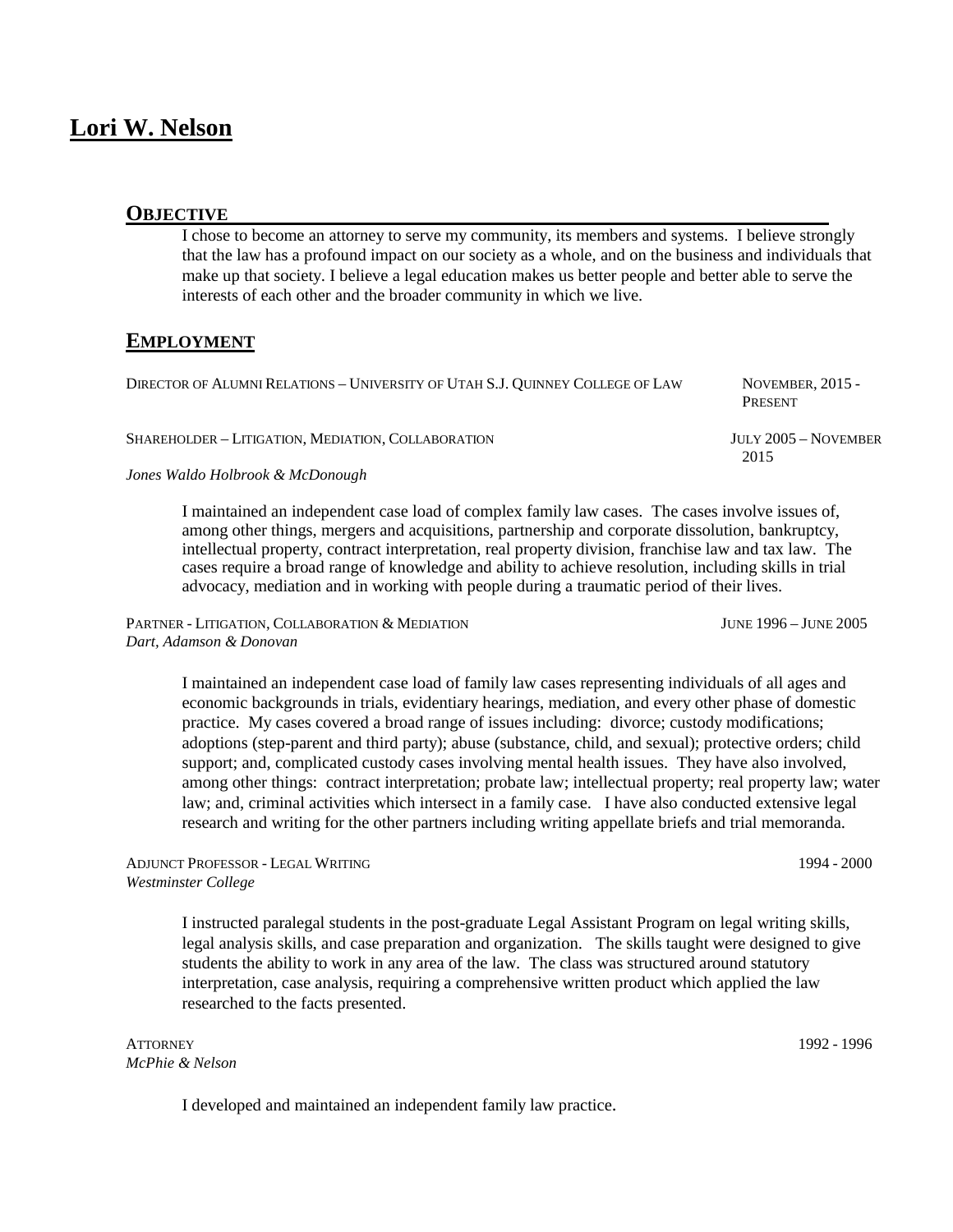## **EDUCATION**

JURIS DOCTOR 1989 - 1992 *University of Utah College of Law*

Member of the National Moot Court Team, and a regional semi-finalist arguing copyright infringement. As a third-year representative of the Women's Law Caucus, I organized the first Women's Law Caucus scholarship lecture with a panel who presented the Gender and Justice Task Force Report.

| <b>BACHELOR OF SCIENCE - MAJOR: PHILOSOPHY</b><br>University of Utah                       | 1987 - 1989      |
|--------------------------------------------------------------------------------------------|------------------|
| <b>MEDIATOR CERTIFICATE</b><br>Utah Dispute Resolution                                     | <b>JUNE 2000</b> |
| COLLABORATIVE LAW TRAINING<br><b>Charter Member - Collaborative Family Lawyers of Utah</b> | SEPTEMBER 2000   |

## **PROFESSIONAL MEMBERSHIPS & RELATED COMMUNITY AND LEGAL ACTIVITIES**

#### **MEMBER**

- Utah State Bar Commission  $-2005$  to 2012
- Utah State Bar Commissioner Executive Committee 2006 to 2014
- Utah State Bar President Elect 2011-2012
- Utah State Bar President 2012-2013
- · Co-Chair Utah State Bar Governmental Affairs Committee 2001 to 2012
- Member Utah State Judicial Council 2009 to 2012
- · Member ABA Family Law Section Council, Region V Representative 2008 2011
- · ABA Family Law Section Secretary 2011-2012
- ABA Family Law Section Vice Chair 2012-2013
- ABA Family Law Section Chair Elect 2013-2014
- · Co-Chair ABA Family Law Section CLE Committee 2009-2011
- Past chair ABA Family Law Section Trial Practices & Techniques Committee
- Past Vice-Chair ABA Family Law Section Alimony Committee
- ABA Family Law Section Sponsorship and Fundraising Committee
- Past liaison to the Utah Supreme Court's Advisory Committee on Professionalism
- Past liaison to the Utah Supreme Court's Advisory Committee on Mentoring
- Past chair Family Law Section Executive Committee 2000 to 2001
- Past liaison to the Utah State Legislature for Family Law Section
- Family Law Section Executive Committee 1998 to 2005
- Judicial Council Standing Committee on Children and Family Law 2001 to 2009
- · Member ABA Family Law Section CLE Planning Committee 2001-2011
- Salt Lake County Bar
- Past President of the Collaborative Family Lawyers of Utah
- Jones Waldo Ethics Practice Group